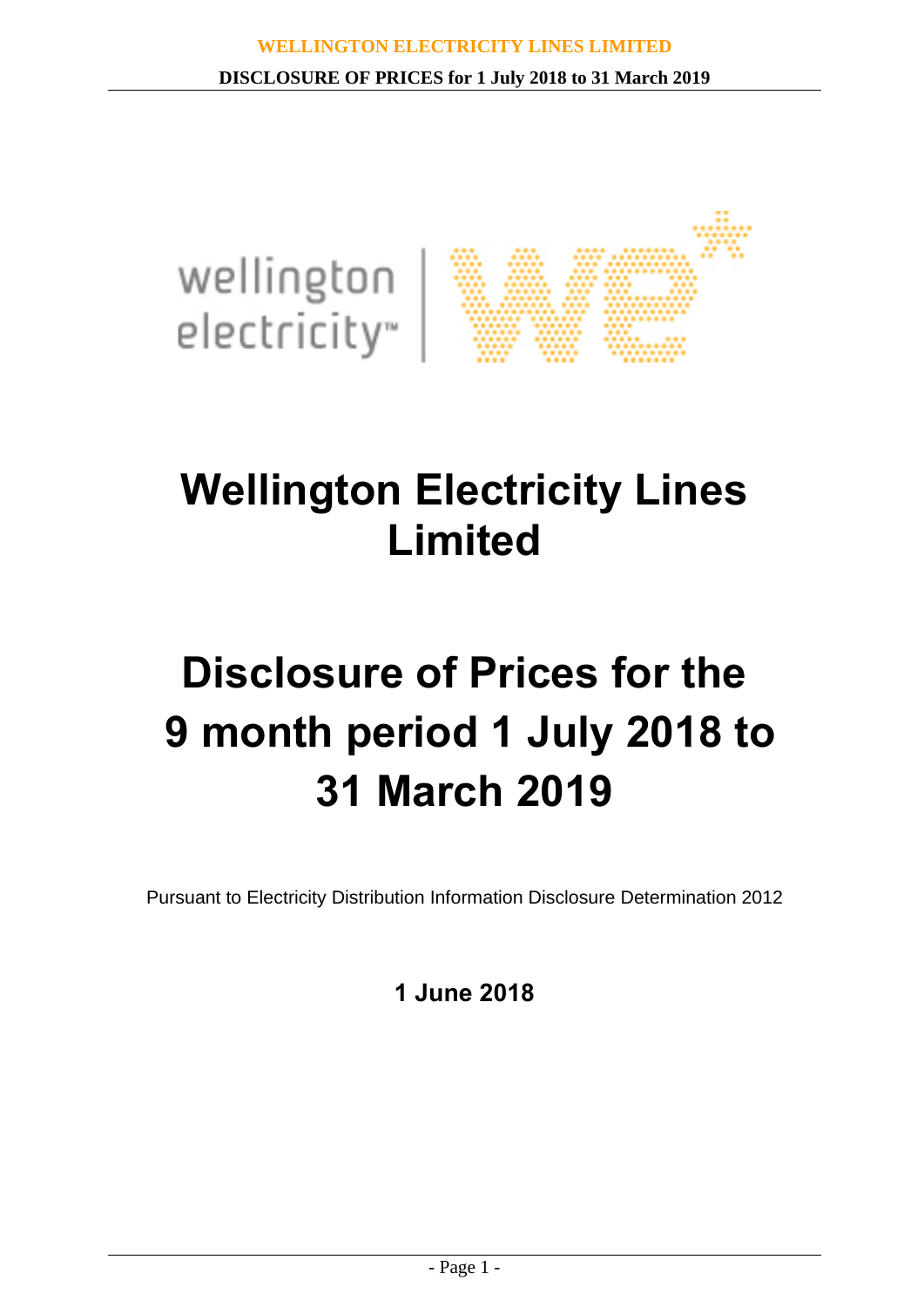## **1 Disclosure Requirements**

This document has been prepared to comply with the following requirements in the Electricity Distribution Information Disclosure Determination 2012:

### *Disclosure of prices*

- *2.4.18 Every EDB must at all times publicly disclose-*
	- *(1) Each current price expressed in a manner that enables consumers to determine-*
		- *(a) the consumer group or consumer groups applicable to them;*
		- *(b) the total price for electricity lines services applicable to them;*
		- *(c) the prices represented by each price component applicable to them;*
		- *(d) the amount of each current price that is attributable to transmission charges;*
	- *(2) The number (or estimated number) of consumers which must pay each price;*
	- *(3) The date at which each price was or will be first introduced;*
	- *(4) The price that was payable immediately before each current price (if any) expressed in the manner referred to in subclause (1) above.*
- *2.4.19 Every EDB must, at least 20 working days before changing or withdrawing a price or introducing a new price that is payable by 5 or more consumers-*
	- *(1) Publicly disclose-*
		- *(a) the information specified in clause 2.4.18 above in respect of that price;*
		- *(b) an explanation of the reasons for the new price or the changed or withdrawn price;*
	- *(2) In addition, either-*
		- *(a) give written notice to each consumer by whom that price is, or in the case of a withdrawn price would have been, payable, including the information specified in clause 2.4.18 above in respect of that price; or*
		- *(b) notify consumers in the news section of either-*
			- *(i) 2 separate editions of each newspaper; or*
			- *(ii) news media accessible using the internet that is widely read by consumers connected to EDB's network;*
		- *(c) notification under subclause (2)(b) above must provide details of the price, including-*
			- *(i) the changed price alongside the immediately preceding price applicable; and*
			- *(ii) contact details where further details of the new or changed price can be found including the URL of the EDB's publicly accessible website.*
- *2.4.20 Every EDB must, in respect of-*
	- *(1) All new prices payable; or*
	- *(2) In the case of withdrawn prices, the prices which would have been payable;*

*by 4 or fewer consumers, at least 20 working days before introducing a new price, give written notice to each consumer by whom that price is payable, the information specified in clause 2.4.18 above in respect of that price.*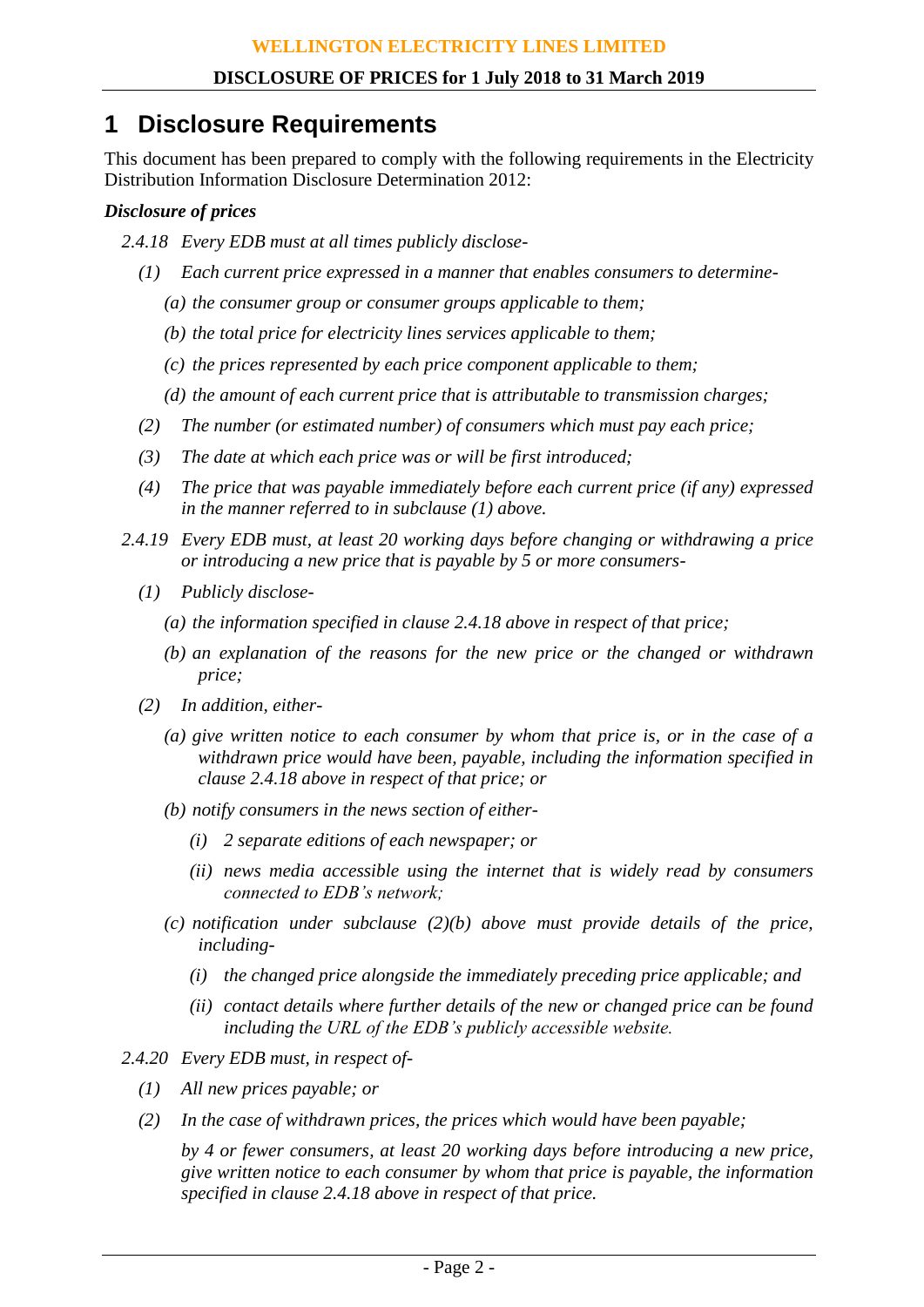## **2 Summary of changes to pricing structures**

From 1 July 2018 the Electric Vehicle (EV) pricing ('EVNITE' and 'EVDMND') within the Residential Low User (RLU) and Residential Standard User (RSU) price categories will be discontinued. It will be replaced by new residential EV pricing plans, 'Electric Vehicle and Battery (EVB)', for low and standard users in a separate pricing category. The EVB plans are available for owners of private EVs and/or Household Battery Systems and have the following characteristics which distinguish them from their predecessor:

- the congestion price signal is provided through a Time Of Use (TOU) based structure where pricing is separated into peak and off-peak periods. Peak periods are defined as being between 7am to 11am and 5pm to 9pm on weekdays (including public holidays), with all other timeframes (including all weekend) being designated off-peak.
- as signalled within the Pricing Roadmap, EVB has been introduced as new, separate residential pricing categories. This change is in response to feedback from retailers who suggested that this would make EV pricing easier to implement.

Further detailed information on the EVB plans can be found on our website at <http://www.welectricity.co.nz/disclosures/pricing/2018-pricing/>

We believe that by providing TOU pricing signals we can help incentivise consumers to charge their vehicles outside our network congestion periods. The inclusion of Household Battery Systems within the eligibility criteria recognises our support for the use of new technology within the electricity industry and provides an additional tool to shift electricity consumption. By avoiding increased investment for accommodating increasing network peak demand, customers may also avoid increased prices in the long term.

The introduction of TOU pricing for this relatively small group of consumers also provides an opportunity to understand potential challenges before considering the wider adoption of cost reflective pricing.

The EVB plans are optional plans and as such EV owners can choose to remain on the existing RLU and RSU price categories.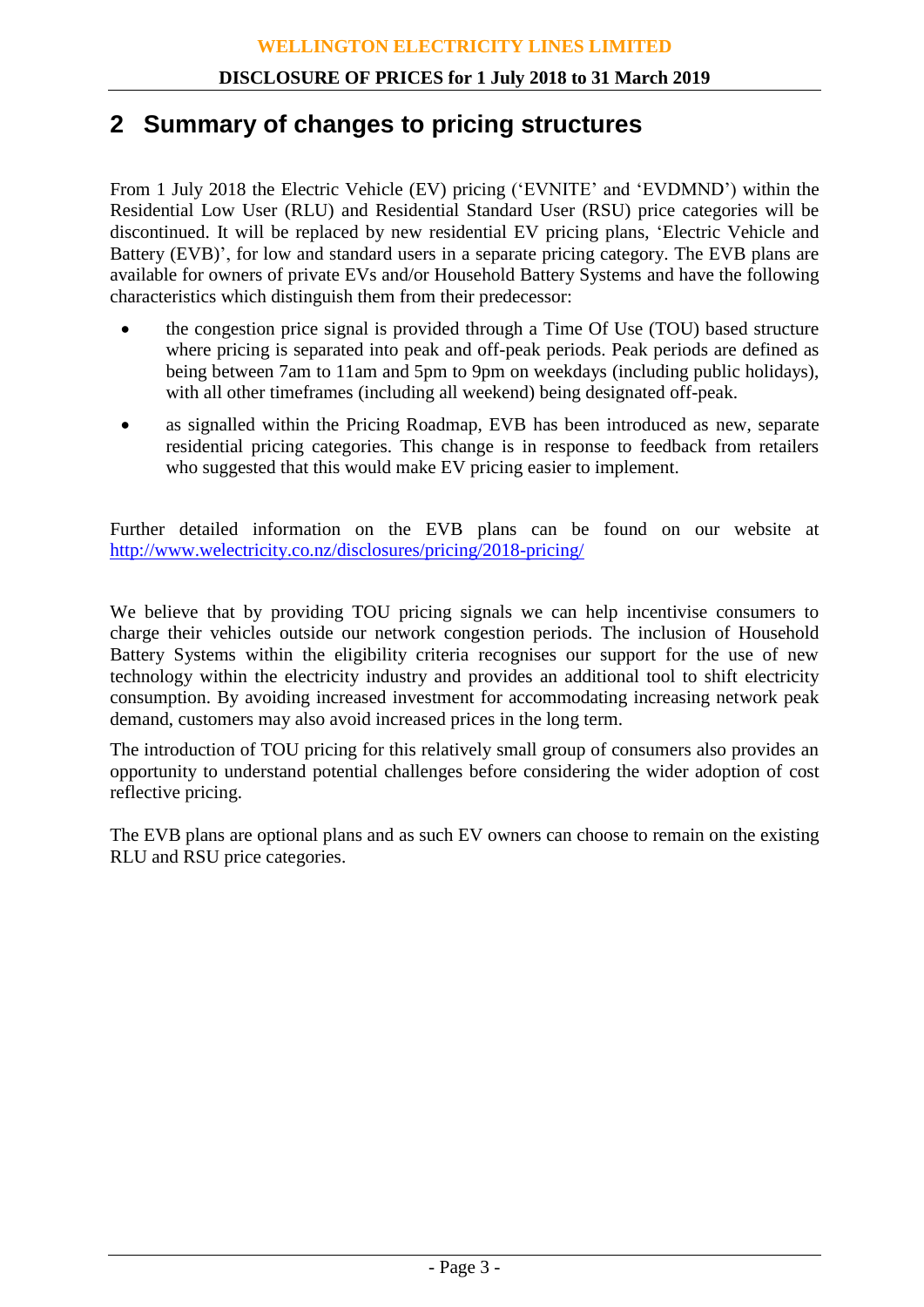## **3 Consumer Groups**

This section sets out the rationale and criteria for our consumer groups.

#### **3.1 Defining Consumer Groups**

Wellington Electricity Lines Limited (WELL) has adopted the following consumer groups for pricing purposes:

- Standard contracts:
	- o Residential Low User (RLU);
	- o Residential Standard User (RSU);
	- o Residential Low User EV and Battery Storage (RLUEVB);
	- o Residential Standard User EV and Battery Storage (RSUEVB);
	- o General Low Voltage Connection (GLV);
	- o General Transformer Connection (GTX); and
	- o Unmetered (G).
	- Non Standard Contracts.

Consumers are grouped by voltage level connection, end use, and their utilisation of electricity assets. As an example, the General Transformer Connection group does not make use of the low voltage (LV) reticulation network, as it connects directly to the high voltage network via a dedicated transformer.

Our Electricity Delivery Price Schedule<sup>1</sup> sets out prices for the 1 July 2018 - 31 March 2019 pricing period for the Standard contract consumer groups. Non-standard contract consumer groups are notified directly of their pricing.

The criteria used by WELL to allocate consumers to consumer groups is as follows:

#### *Residential (including EVB)*

 $\overline{a}$ 

The Residential consumer group is consistent with the definition of "Domestic consumer" in the Electricity (Low Fixed Charge Tariff Option for Domestic Consumers) Regulations 2004 (LFC), where the primary use of the point of connection is a home not normally used for any business activity. Consumers in this group almost exclusively are connected to the LV Network, place similar capacity demands on the network, and can use night boost<sup>2</sup> and controlled<sup>3</sup> pricing options, provided they have the required metering, dedicated interruptible load and meet other eligibility criteria.

This residential consumer group has low and standard users. A low user is a residential consumer who consumes less than 8,000 kWh per year and who is on a low fixed charge retail pricing plan. The LFC require electricity distribution businesses (EDBs) to offer a pricing plan to domestic low users with a fixed price of no more than 15 cents per day.

A standard user is a residential consumer who consumes more than 8,000 kWh per year.

<sup>&</sup>lt;sup>1</sup> Available at:<http://www.welectricity.co.nz/disclosures/pricing/2018-pricing/>

 $2$  Night boost is a separately metered supply to permanently wired appliances, such as night store heaters, which are switched on and off at specific times. Night boost supply will be switched on during the night period (11pm to 7am) and for a minimum two hour boost period during the day (generally between 1pm to 3pm). Customers on EVB plans are not eligible for Night boost pricing.

<sup>3</sup> A controlled supply is a supply that allows WELL to control energy supply to permanently wired appliances, such as hot water cylinders. The load control associated with a controlled supply is not operated based on specific daily times.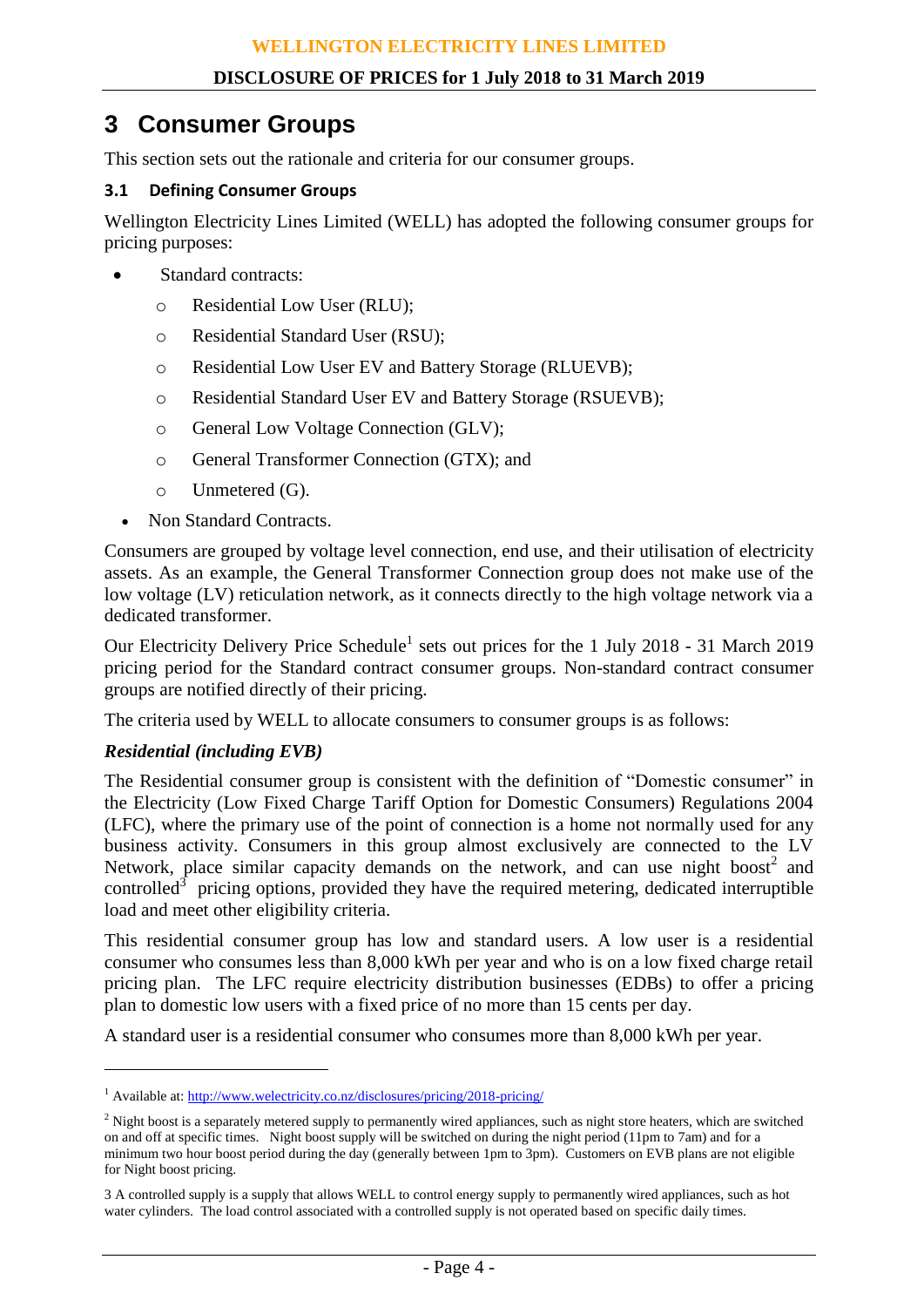#### **DISCLOSURE OF PRICES for 1 July 2018 to 31 March 2019**

Only private owners of Electric Vehicles (EV) with a battery capacity of 12kWh and above and/or household battery systems of 4kWh capacity and above, who also have a smart meter, are eligible for the EV and battery price plans RLUEVB and RSUEVB. For electric vehicle eligibility, only private PHEV and private registered EVs qualify for this plan. Scooters or bikes do not qualify. RLUEVB and RSUEVB are optional plans and customers can choose to remain on the existing RLU and RSU price categories.

#### *General Low Voltage Connection*

The General Low Voltage Connection group is connected to the LV network with a connection capacity of up to 1500kVA, where the premises are a non-residential site used for business activity (e.g. a shop or a farm).

#### *General Transformer Connection*

The General Transformer Connection group includes consumers who receive supply from a transformer, owned by WELL and dedicated to supplying a single consumer, where the premises is a non-residential site used for business activity.

#### *Voltage and asset distinctions*

The following table depicts the relationship between consumer groups, load and asset utilisation characteristics.

| <b>Connection Asset</b><br><b>Characteristics</b> | <b>Unmetered</b> | <b>Residential</b> | <b>General Low</b><br><b>Voltage</b> | <b>General</b><br><b>Transformer</b> | <b>Non Standard</b> |
|---------------------------------------------------|------------------|--------------------|--------------------------------------|--------------------------------------|---------------------|
| $\langle$ 1kVA                                    | $\checkmark$     |                    |                                      |                                      |                     |
| $\leq$ =15kVA                                     |                  | $\checkmark$       | $\checkmark$                         | $\checkmark$                         |                     |
| $>15kVA <=69kVA$                                  |                  |                    | $\checkmark$                         | $\checkmark$                         |                     |
| $>69$ kVA & $\lt$ =138kVA                         |                  |                    | $\checkmark$                         | $\checkmark$                         |                     |
| $>138kVA <=300kVA$                                |                  |                    | $\checkmark$                         | ✓                                    |                     |
| $>300$ kVA & $\leq 1500$ kVA                      |                  |                    | $\checkmark$                         | $\checkmark$                         |                     |
| $>1500kVA$                                        |                  |                    |                                      | $\checkmark$                         | ✓                   |
| Low voltage                                       | $\checkmark$     | $\checkmark$       | $\checkmark$                         |                                      |                     |
| Transformer                                       | $\checkmark$     | ✓                  | $\checkmark$                         | $\checkmark$                         | ✓                   |
| High voltage                                      |                  |                    |                                      | $\checkmark$                         |                     |
| <b>Dedicated assets</b>                           | $\mathcal{V}^4$  |                    |                                      | $\checkmark$                         | $\mathcal{V}^6$     |

**Table 1 – Consumer group and load characteristics**

#### *Distributed Generation*

WELL also has a distributed generation (DG) price. While not classified specifically as a consumer group in the Delivery Price Schedule, we have created a zero charge against each plan. The primary reason for these charges is to record the volume of generation on the network for market reconciliation purposes. This information is also used to monitor uptake of

 $\overline{a}$ 

<sup>4</sup> Streetlight circuits

<sup>5</sup> Transformers

<sup>6</sup> Dedicated network assets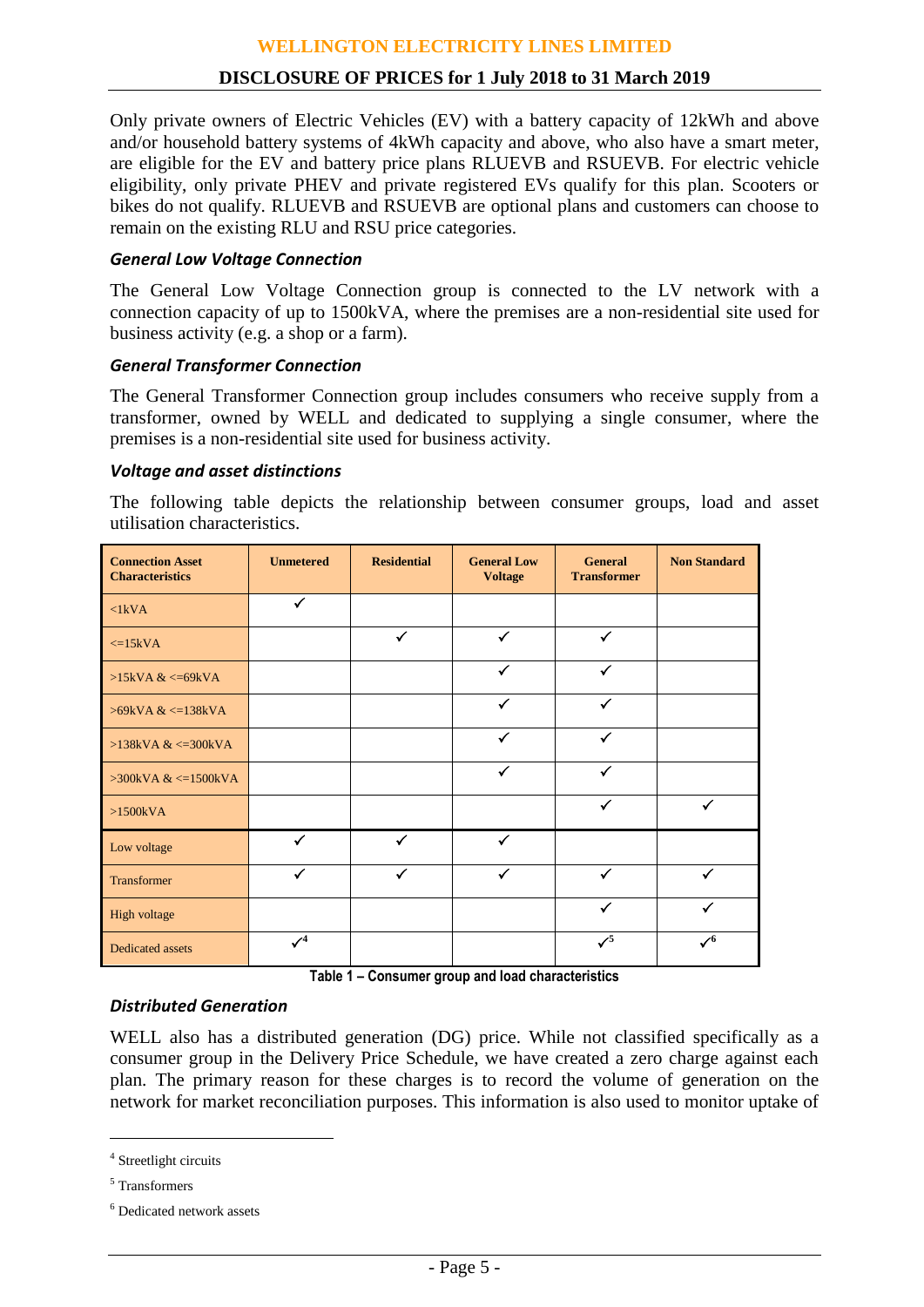DG connections on the network to assess their impact on network infrastructure and operations.

#### *Non-standard contracts*

The non-standard contracts group is made up of consumers who have atypical connection characteristics. For non-standard consumers, a confidential agreement exists between WELL and the individual consumer which sets out the terms and conditions for the supply of the electricity lines services including the price.

In accordance with its Customer Contributions Policy<sup>7</sup>, WELL uses the following criteria to determine if a non-standard contract is appropriate:

- The consumer represents an unusual credit risk; or
- The consumer wants to reserve future network capacity; or
- There are unusual asset ownership or demarcation issues; or
- The consumer and/or WELL wishes to contract for additional services not covered in standard contracts; or
- The site to be connected has unusual locational or security issues; or
- Any other unusual circumstances that WELL, at its discretion, considers to warrant the use of a non-standard rather than standard contract.

#### *Unmetered*

 $\overline{a}$ 

The Unmetered consumer group includes consumers who do not have any metering because the cost of metering is prohibitive relative to their consumption. This includes streetlights, bus shelters, traffic lights etc.

<sup>&</sup>lt;sup>7</sup> Available a[t http://www.welectricity.co.nz/disclosures/customer-contributions/](http://www.welectricity.co.nz/disclosures/customer-contributions/)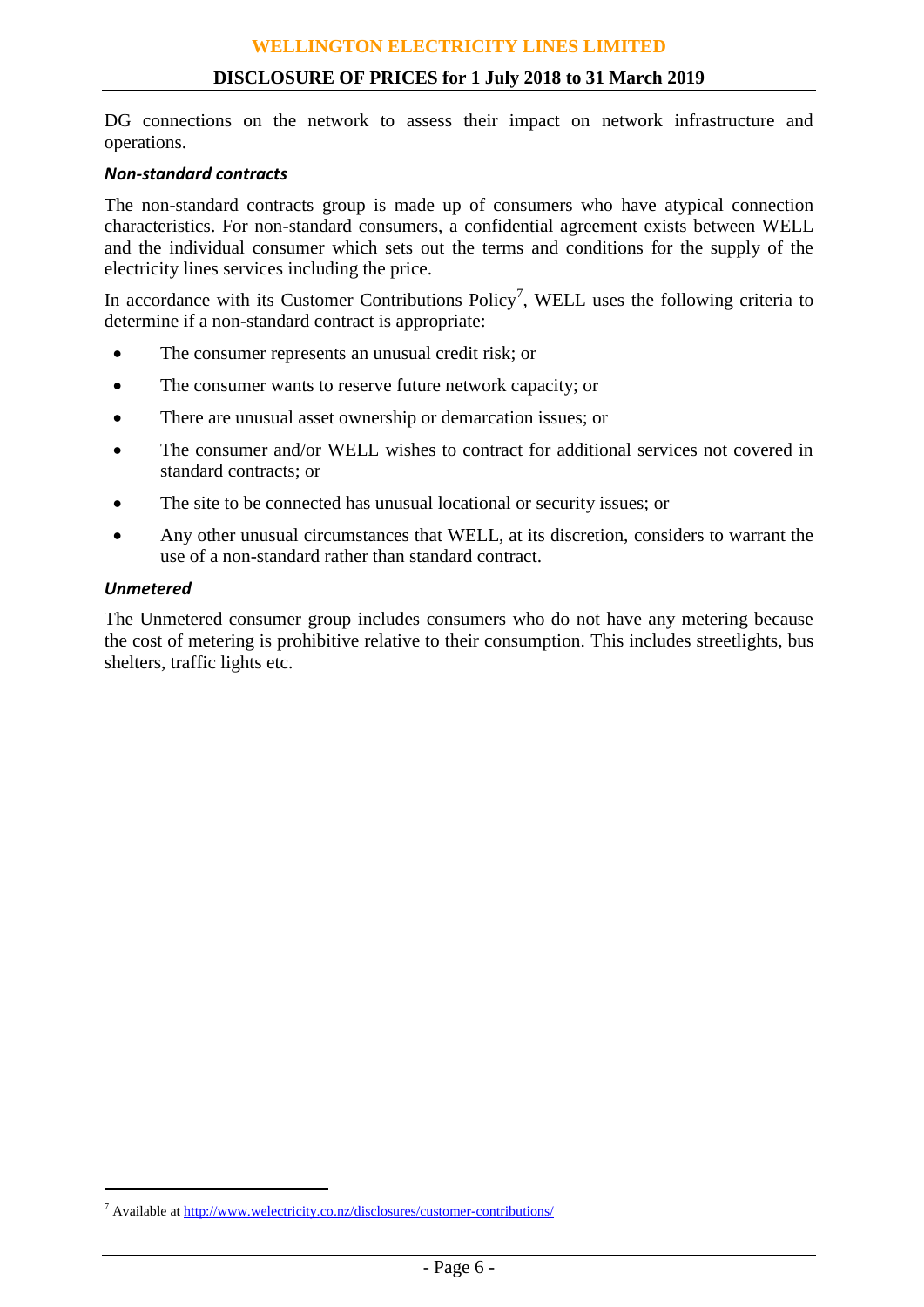## **4 Change in Prices from 2017/18 Disclosure**

The Commerce Commission has determined a Customised Price-Quality Path for Wellington Electricity (CPP Determination), which applies for a three year period commencing 1 April 2018. All prices for all consumers are set in accordance with the CPP Determination. Further information on this decision can be found [here.](http://www.comcom.govt.nz/regulated-industries/electricity/cpp/cpp-proposals-and-decisions/wellington-electricitys-2018-2021-cpp/)

The CPP Determination has resulted in an uplift of the Distribution price component. This has been offset by a decrease in the Pass-through and recoverable cost price component due to reductions in costs from Transpower and the payback of a portion of the pass-through balance, as specified in the CPP Determination. WELL has also rebalanced the transmission component of prices between fixed and variable charges.

Overall there are no changes to delivery prices for residential customers for the 1 July 2018 to 31 March 2019 period. There are minor price decreases of up to 0.25% for certain commercial customer prices and streetlight pricing has increased by 1.79% to better reflect the recovery of revenue with the cost of supplying this customer group.

| <b>Price change element</b>                                                                | <b>Contribution to total average</b><br>change in Delivery Charges |  |  |
|--------------------------------------------------------------------------------------------|--------------------------------------------------------------------|--|--|
| <b>CPP</b>                                                                                 | 4.84%                                                              |  |  |
| Transpower transmission charges                                                            | $-3.05\%$                                                          |  |  |
| ACOT charges                                                                               | 0.47%                                                              |  |  |
| Pass-through costs (rates, levies, etc)                                                    | 0.36%                                                              |  |  |
| Other recoverable costs (incl. wash-ups, incentives and pass-<br>through balance movement) | $-3.01\%$                                                          |  |  |
| Volume changes                                                                             | $-0.23%$                                                           |  |  |
| Total weighted average price change                                                        | $-0.62%$                                                           |  |  |

The total weighted average change in overall delivery charges for the 1 April 2018 to 31 March 2019 regulatory year compared to the previous year is shown below.

**Table 2 – Change in Delivery Charge**

In accordance with clause 2.4.18, WELL's Electricity Delivery Charges in Table 3 of this document sets out the prices that apply during the 1 July 2018 to 31 March 2019 period.

WELL's electricity delivery prices exclude the following:

- The provision of metering equipment or load management equipment which is located at consumers premises;
- The cost of consumer fittings; and
- Goods and Services Tax (GST).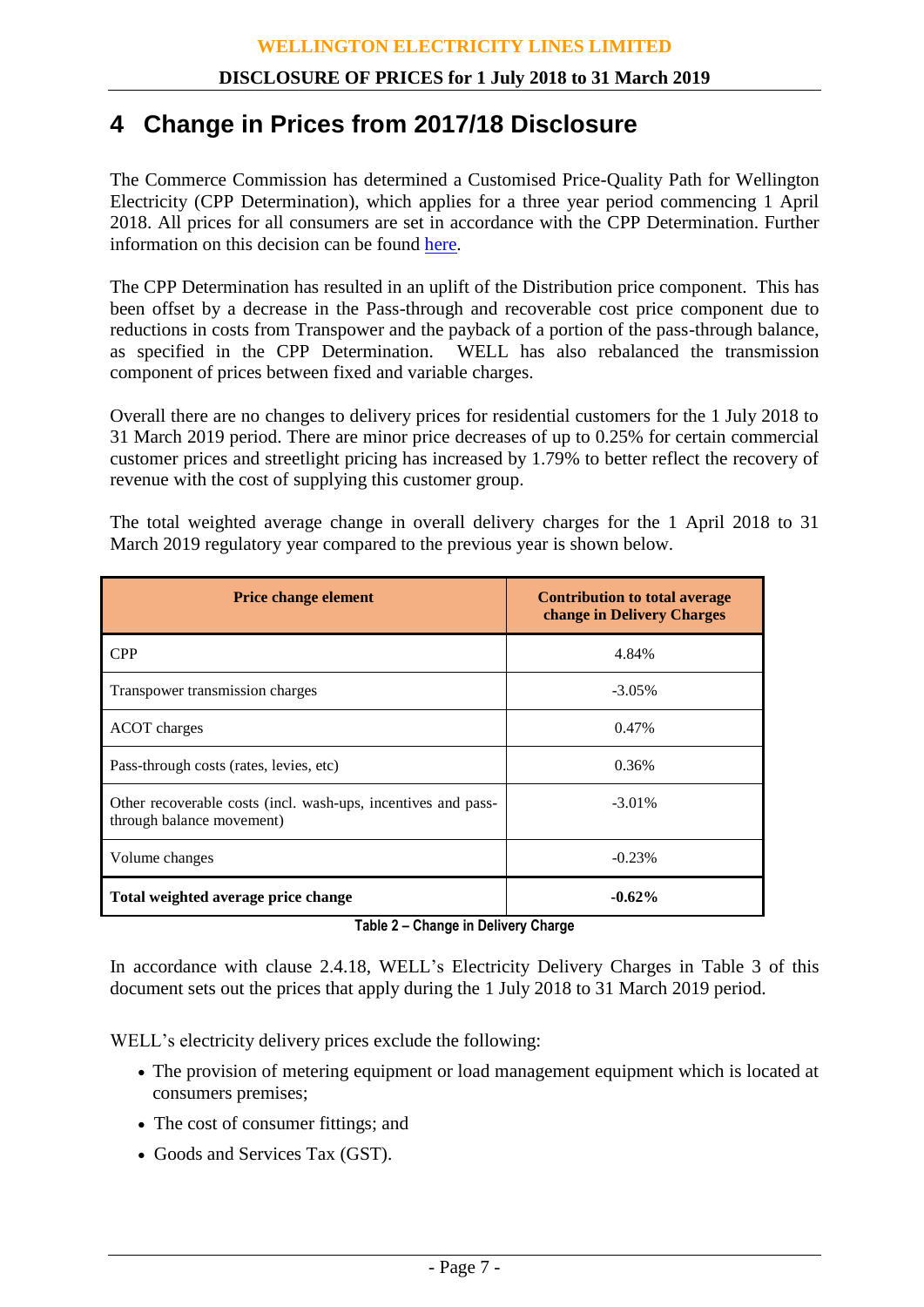#### **4.1 Description of price components**

WELL's prices are comprised of two key components:

- Distribution price component Revenue collected from this component of prices are set by the Commerce Commission and ensures that the business recovers what the Commission determines as a sufficient return on an efficient level of forecast operating and capital expenditure.
- Pass through and recoverable cost price component relates to charges incurred by WELL from third parties as part of running the distribution network which are passed through to customers at cost and other recoverable costs. These charges are further explained below:

#### o *Transpower Transmission Charges*

These are charges payable to the national electricity grid operator, Transpower, to transport energy from generators to WELL's network. This includes connection charges, interconnection charges and new investment agreement charges. WELL passes these charges onto consumers at cost.

#### o *Avoided Cost of Transmission (ACOT)*

WELL pays ACOT charges to large distributed generators within WELL's network in recognition that these generators may cause WELL to avoid Transpower charges. These distributed generators reduce WELL's reliance on Transpower's transmission grid at peak times as peak demand is partly served through these distributed generators. WELL recognises these Transpower savings by paying an ACOT payment to the local distributed generator and WELL in turn pass these charges on to consumers at cost.

ACOT charges can fluctuate significantly depending on how much the distributed generation contributes to reducing coincident demand on the network in line with the lower North Island transmission peaks.

#### o *Pass-through costs*

This includes Local Council rates, Commerce Commission levies, Electricity Authority levies and Utilities Disputes Limited levies. WELL passes on these charges to consumers at cost.

#### o *Other Recoverable costs*

Other recoverable costs include the recovery of capex wash up adjustments, incentives and pass-through balances. These are outlined in the CPP decision.

Our delivery charges represent around 30 - 40% of the total electricity bill paid by consumers. However, consumers should be aware that energy retailers will package up our prices into their own retail offerings and the actual impact on consumer electricity bills will vary according to price plans, consumption and the extent to which energy retailers pass through WELL's network price changes. Consumers should check with their energy retailer if they wish to further understand the actual impact on their total electricity bill.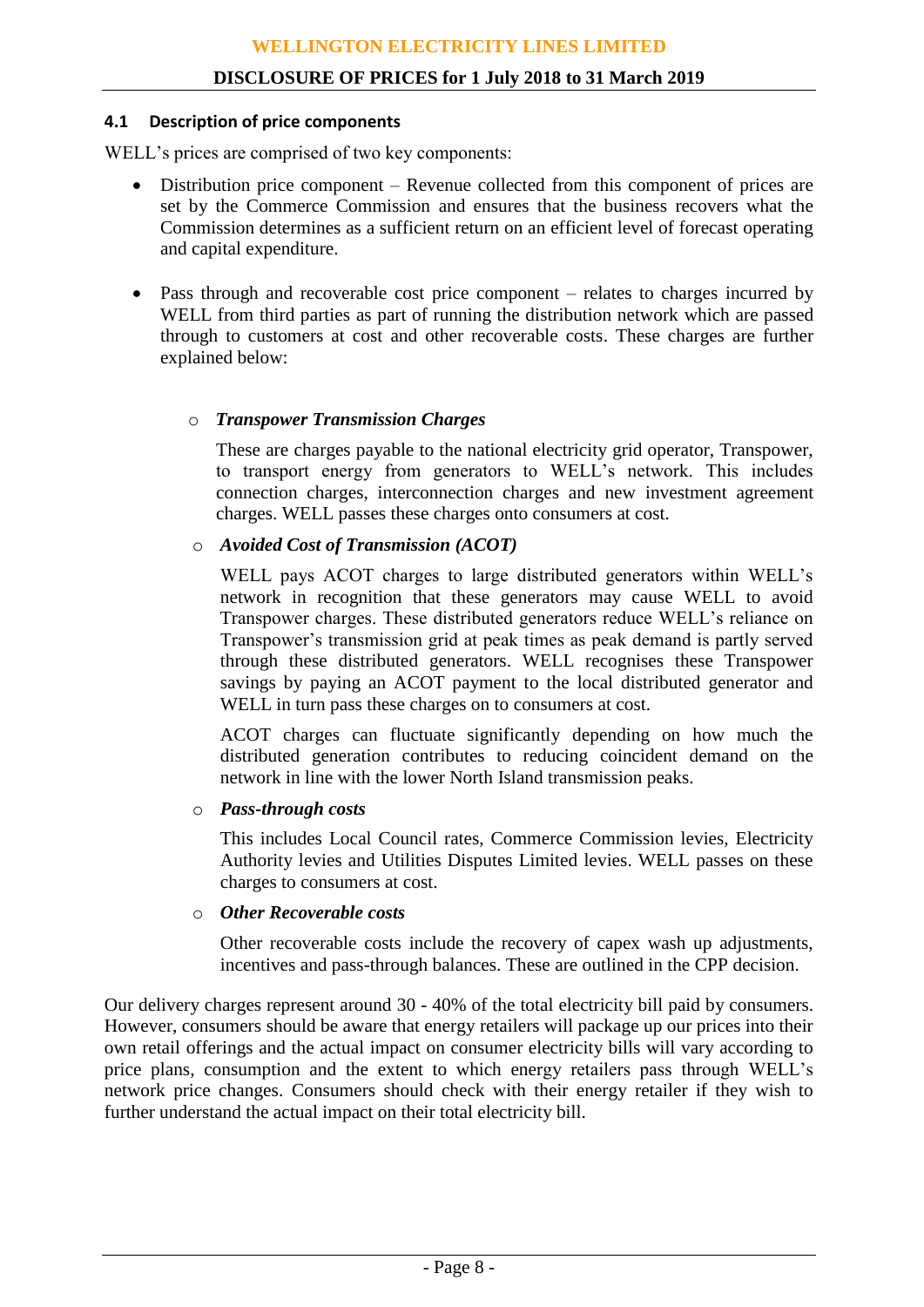## **5 Public Disclosure of 1 July 2018 to 31 March 2019 Prices**

In accordance with clause 2.4.19(2)(b) prices from 1 July 2018 were publicly disclosed as required by regulation. A summary of prices was advertised in Dominion Post online editions on 23 May 2018 to 29 May 2018 and in the Dominion Post hardcopy on 26 May 2018.

In accordance with clause 2.4.20 WELL notified consumers on Non Standard Individual Contracts of price changes in writing on 1 March 2018. Price changes for these customers are guided by contractual agreements which may not coincide with standard price changes.